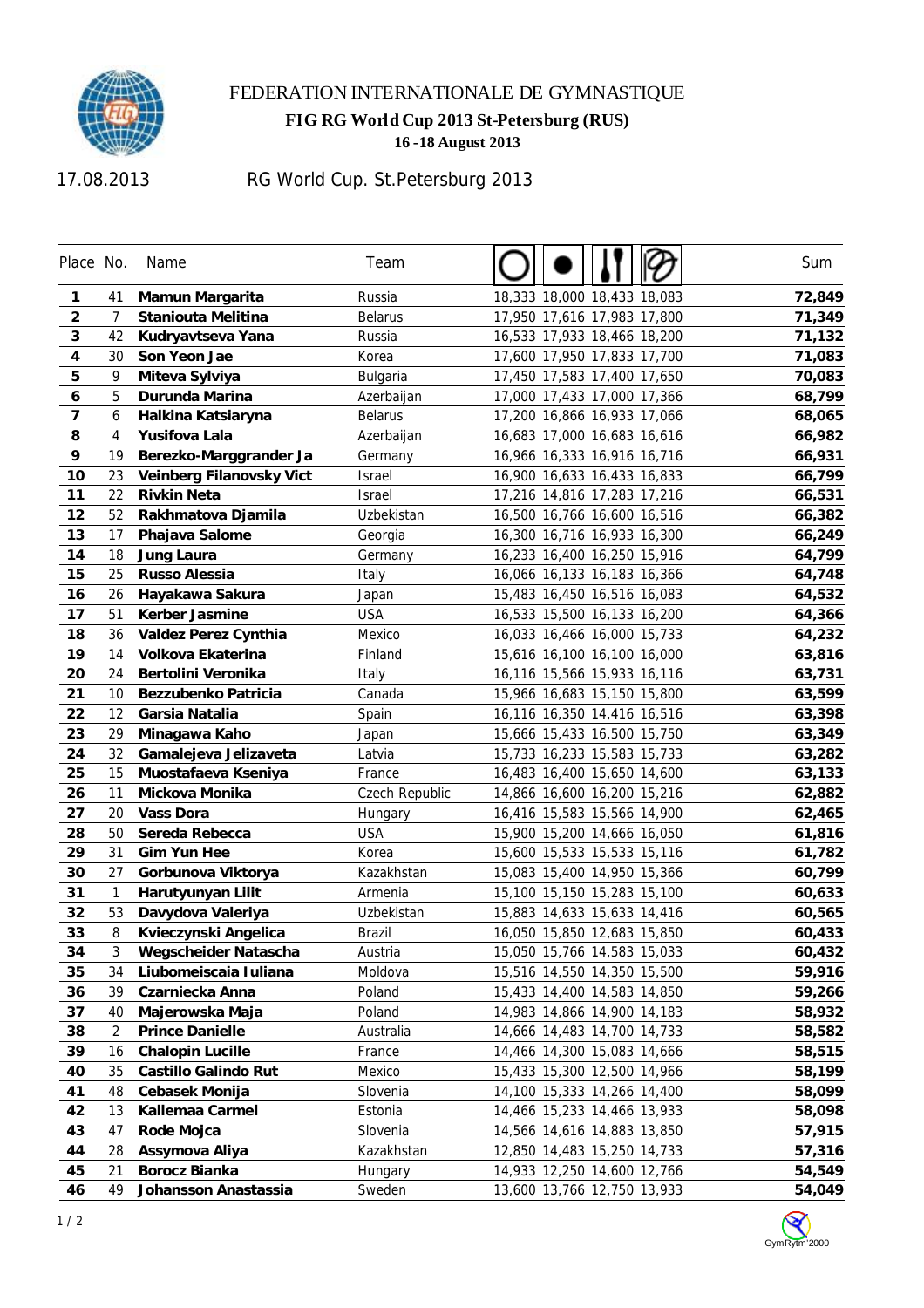

#### FEDERATION INTERNATIONALE DE GYMNASTIQUE

**FIG RG World Cup 2013 St-Petersburg (RUS)** 

**16 -18 August 2013** 

17.08.2013

# RG World Cup. St.Petersburg 2013

| Place No. |    | Name                      | Team        |                             | Sum    |
|-----------|----|---------------------------|-------------|-----------------------------|--------|
| 47        |    | 54 Lopez Ortega Grisbel   | Venezuela   | 14,316 11,733 13,700 13,350 | 53,099 |
| 48        | 37 | <b>Holte Emilie</b>       | Norway      | 12,366 13,283 12,100 11,933 | 49,682 |
| 49        |    | 38 Field Hagelund Katrine | New Zealand | 12,633 11,166 12,033 12,300 | 48,132 |
| 50        | 33 | Gardiuk Marija            | Lithuania   | 12,116 10,750 11,400 10,866 | 45,132 |
|           | 45 | Trubnikova Anna           | Russia      | 17,500 17,400 18,016 17,533 | 70,449 |
|           | 43 | Merkulova Alexandra       | Russia      | 17,516 17,116 17,766 17,683 | 70,081 |
|           | 46 | Nazarenkova Elizaveta     | Russia      | 16,916 14,766 16,933 17,400 | 66,015 |
|           | 44 | Titova Maria              | Russia      | 17,250 16,266 17,233 15,100 | 65,849 |

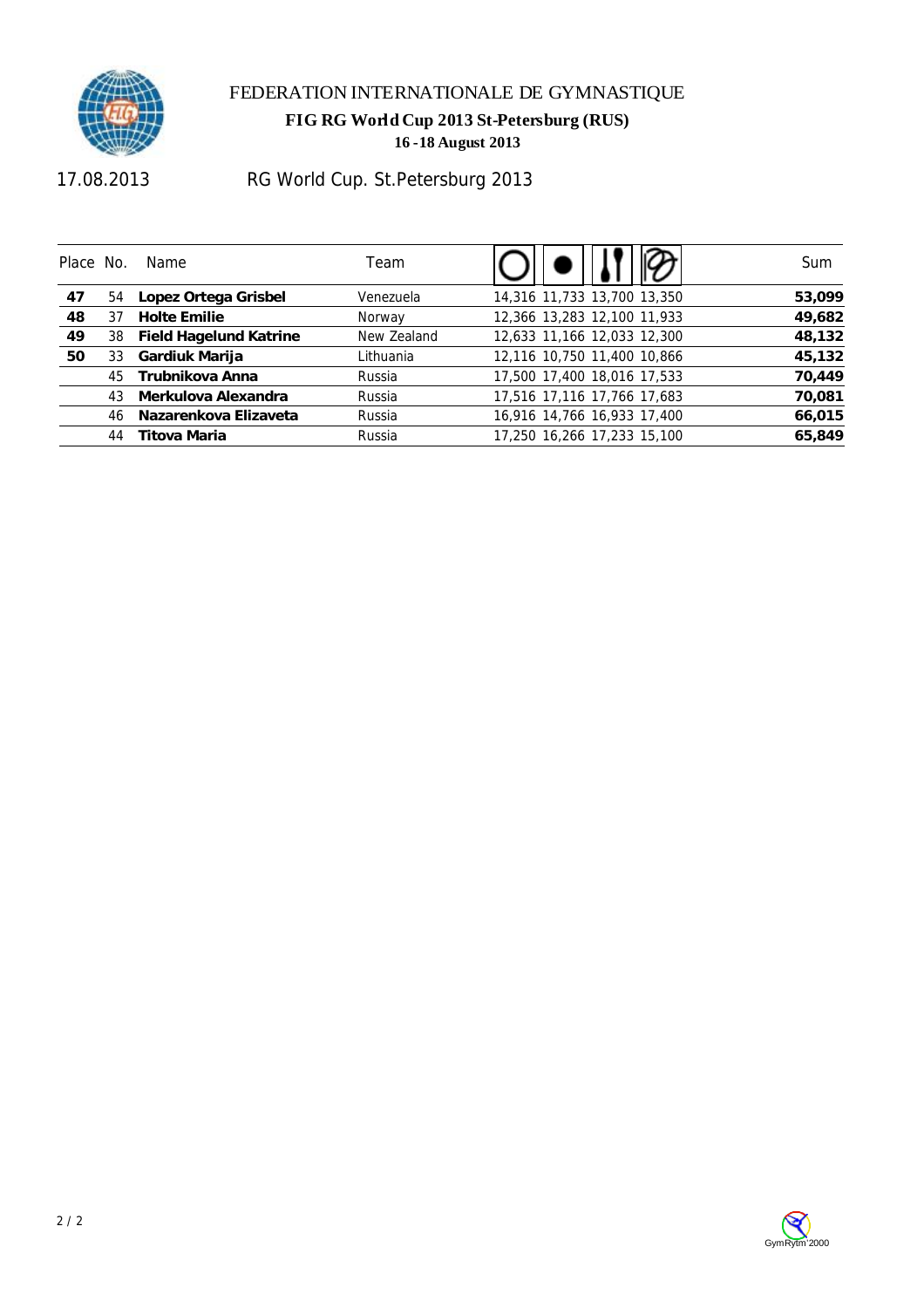

18.08.2013

## RG World Cup. St.Petersburg 2013. Final hoop

| Place No. |   | Name                   | Team           |        | Sum    |
|-----------|---|------------------------|----------------|--------|--------|
|           |   | Mamun Margarita        | Russia         | 18,383 | 18,383 |
| 2         |   | Son Yeon Jae           | Korea          | 17,883 | 17,883 |
| 3         |   | Staniouta Melitina     | <b>Belarus</b> | 17,833 | 17,833 |
| 4         | 4 | Miteva Sylviya         | Bulgaria       | 17,766 | 17,766 |
| 5         | 5 | Rivkin Neta            | Israel         | 17,350 | 17,350 |
| 5         | 6 | Halkina Katsiaryna     | <b>Belarus</b> | 17,350 | 17,350 |
|           |   | Durunda Marina         | Azerbaijan     | 17,250 | 17,250 |
| 8         | 8 | Berezko-Marggrander Ja | Germany        | 16,900 | 16,900 |

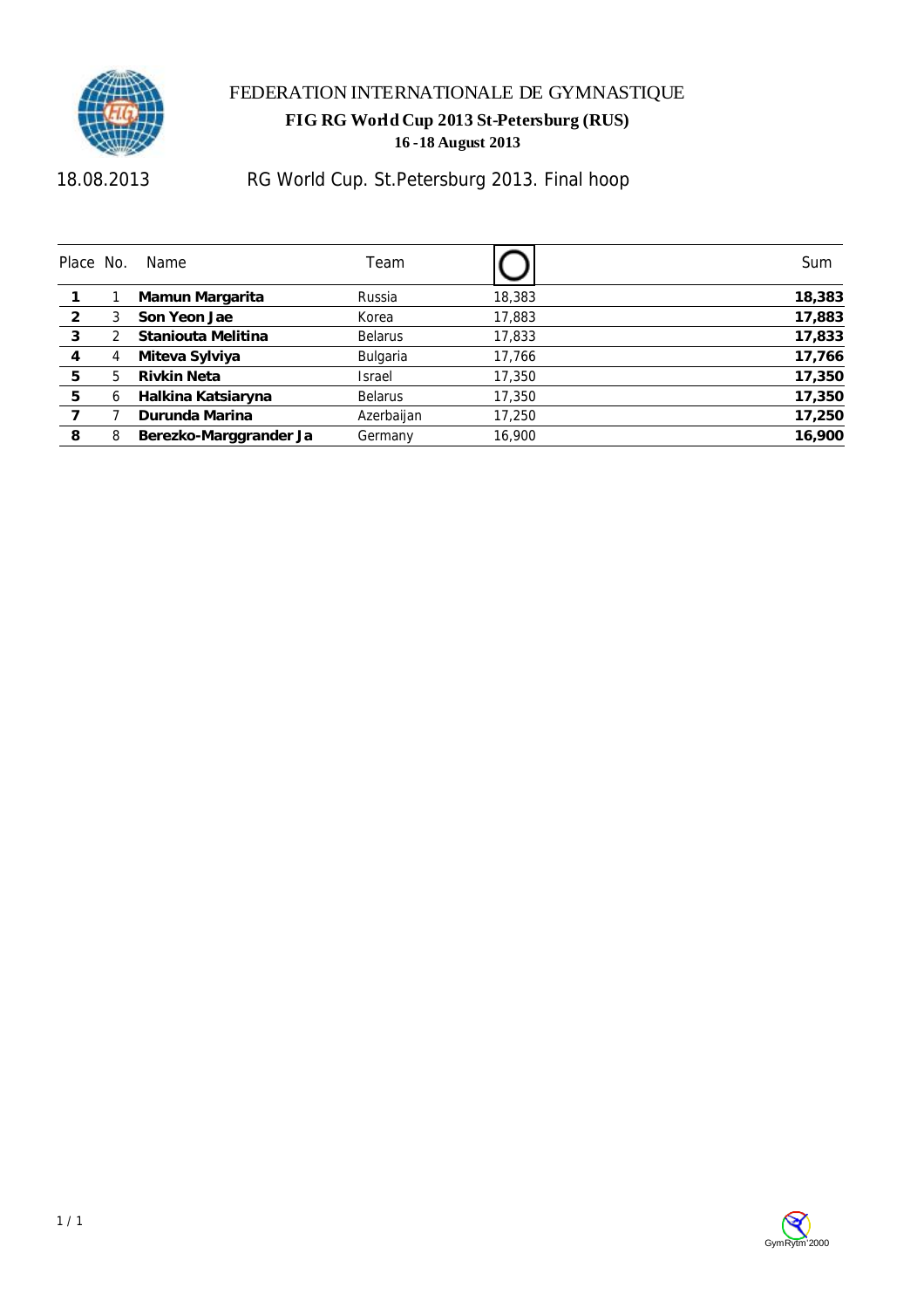

18.08.2013

## RG World Cup. St.Petersburg 2013. Final ball

| Place No.      |   | Name               | Team            |        | Sum    |
|----------------|---|--------------------|-----------------|--------|--------|
|                | 3 | Kudryavtseva Yana  | Russia          | 18,233 | 18,233 |
| $\overline{2}$ |   | Mamun Margarita    | Russia          | 18,200 | 18,200 |
| 3              | 5 | Miteva Sylviya     | <b>Bulgaria</b> | 18,116 | 18,116 |
| 4              |   | Son Yeon Jae       | Korea           | 18,016 | 18,016 |
| 5              | 4 | Staniouta Melitina | <b>Belarus</b>  | 17,783 | 17,783 |
| 6              | 8 | Halkina Katsiaryna | <b>Belarus</b>  | 16,850 | 16,850 |
|                | 6 | Durunda Marina     | Azerbaijan      | 16,833 | 16,833 |
| 8              |   | Yusifova Lala      | Azerbaijan      | 15,816 | 15,816 |

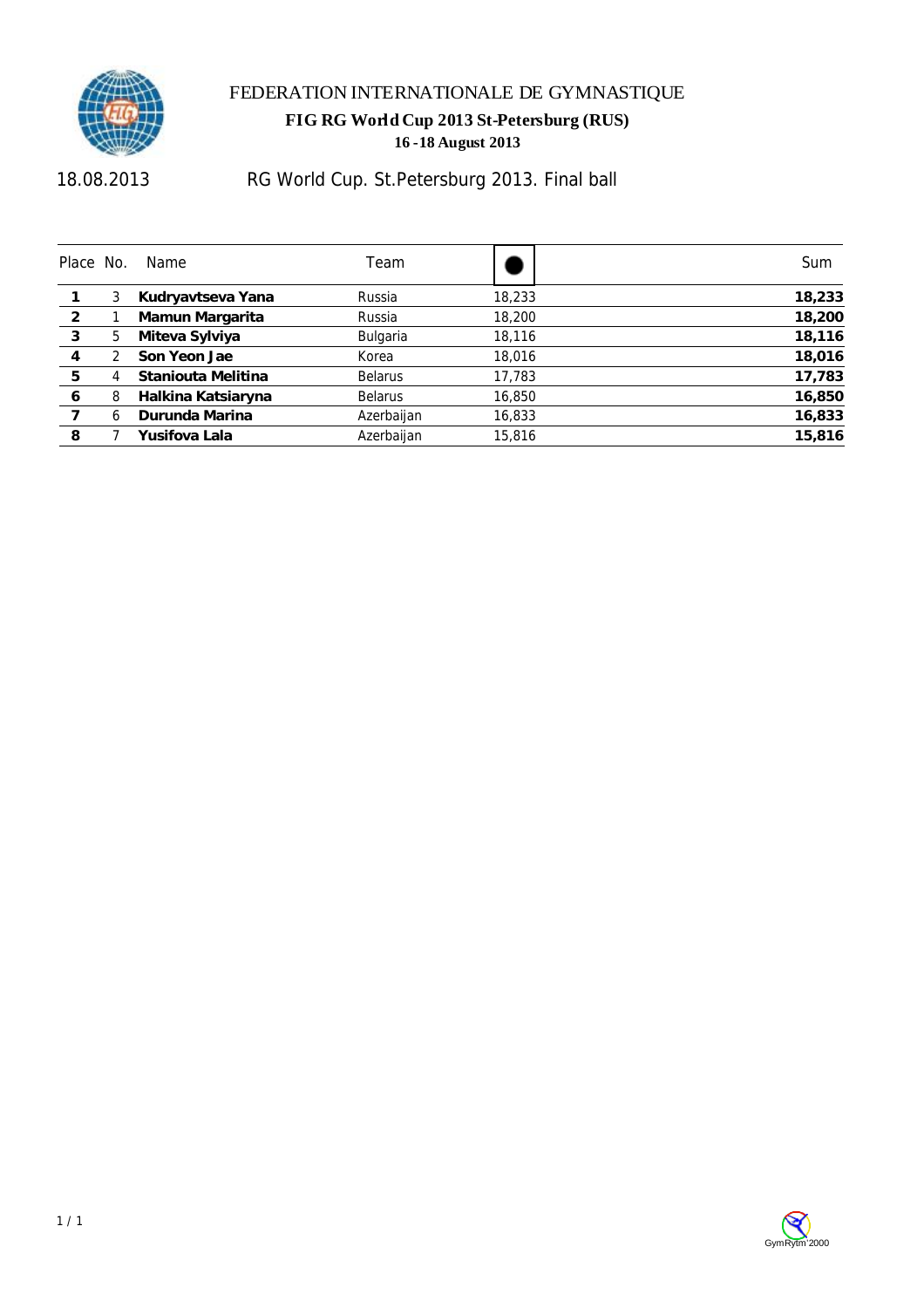

18.08.2013

## RG World Cup. St.Petersburg 2013. Final clubs

| Place No. |   | Name               | Team            |        | Sum    |
|-----------|---|--------------------|-----------------|--------|--------|
|           |   | Mamun Margarita    | Russia          | 18,550 | 18,550 |
| 2         |   | Kudryavtseva Yana  | Russia          | 18,533 | 18,533 |
| 3         | 3 | Staniouta Melitina | <b>Belarus</b>  | 18,050 | 18,050 |
| 4         | 4 | Son Yeon Jae       | Korea           | 18,016 | 18,016 |
| 5         | 5 | Miteva Sylviya     | <b>Bulgaria</b> | 17,900 | 17,900 |
| 6         |   | Durunda Marina     | Azerbaijan      | 17,333 | 17,333 |
|           | 8 | Halkina Katsiaryna | <b>Belarus</b>  | 16,566 | 16,566 |
| 8         | h | Rivkin Neta        | Israel          | 14,900 | 14,900 |

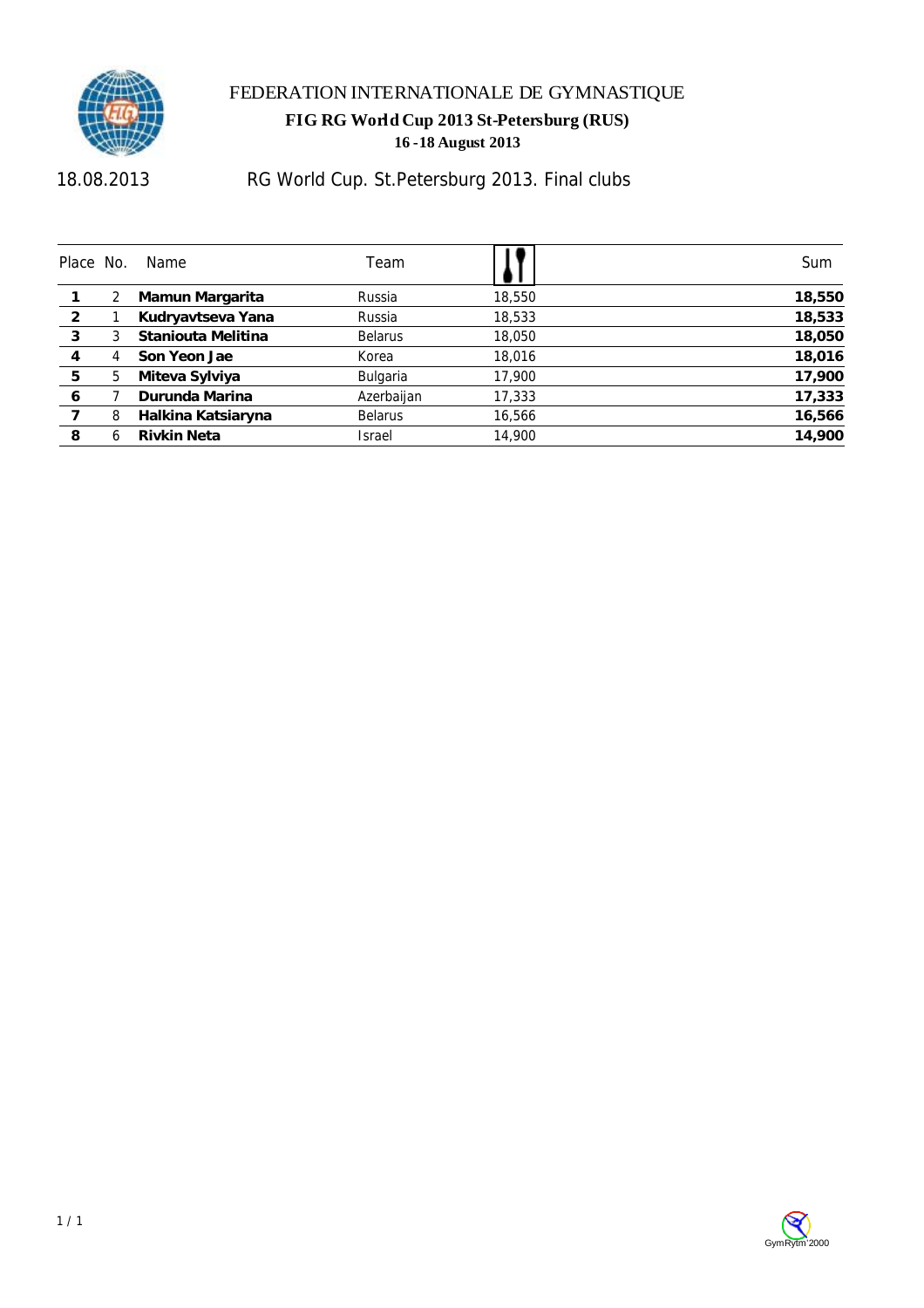

18.08.2013

## RG World Cup. St.Petersburg 2013. Final ribbon

| Place No.      |   | Name               | Team           |        | Sum    |
|----------------|---|--------------------|----------------|--------|--------|
|                |   | Mamun Margarita    | Russia         | 18,500 | 18,500 |
| $\overline{2}$ |   | Kudryavtseva Yana  | Russia         | 18,316 | 18,316 |
| 3              | 4 | Son Yeon Jae       | Korea          | 18,066 | 18,066 |
| 4              |   | Staniouta Melitina | <b>Belarus</b> | 17,800 | 17,800 |
| 5              | h | Durunda Marina     | Azerbaijan     | 17,666 | 17,666 |
| 6              | 5 | Miteva Sylviya     | Bulgaria       | 17,383 | 17,383 |
|                |   | Rivkin Neta        | Israel         | 17,316 | 17,316 |
| 8              | 8 | Halkina Katsiaryna | <b>Belarus</b> | 17.166 | 17,166 |

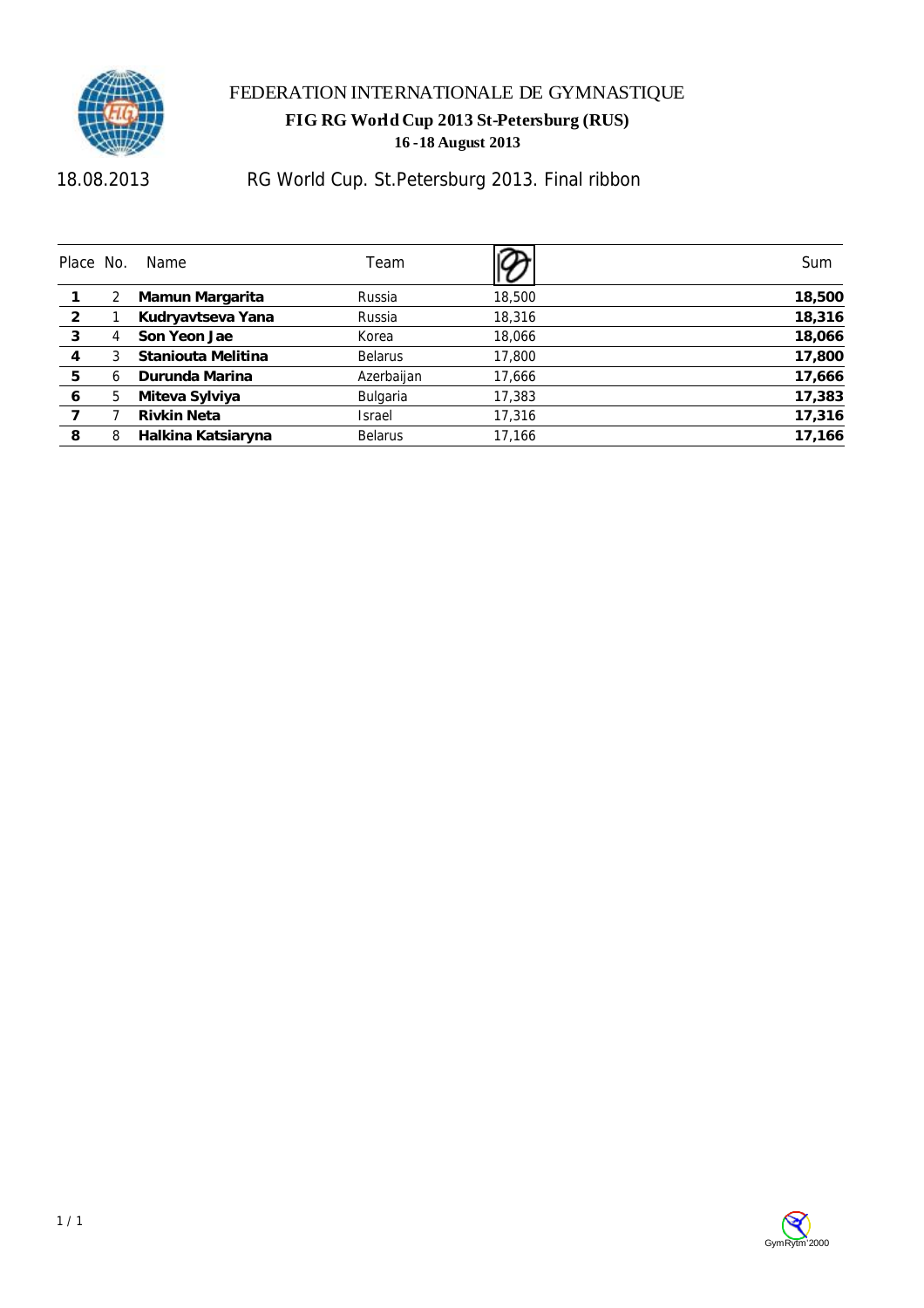

## FEDERATION INTERNATIONALE DE GYMNASTIQUE

#### **FIG RG World Cup 2013 St-Petersburg (RUS) -18 August 2013**

17.08.2013

# RG World Cup. St.Petersburg. Groups

| Place                   | No.            | Team                  | $\mathfrak{u}^{\mathfrak{u}}$<br>ØØ | Sum    |
|-------------------------|----------------|-----------------------|-------------------------------------|--------|
| 1                       | 18             | <b>Russia</b>         | 17,466<br>18,200                    | 35,666 |
| $\overline{2}$          | 3              | <b>Belarus</b>        | 17,416<br>16,900                    | 34,316 |
| $\mathbf{3}$            | 6              | Spain                 | 16,950<br>15,916                    | 32,866 |
| $\overline{\mathbf{4}}$ | 4              | <b>Bulgaria</b>       | 17,116<br>15,266                    | 32,382 |
| 5                       | 9              | Germany               | 15,733<br>16,083                    | 31,816 |
| $\boldsymbol{6}$        | 23             | Greece                | 15,600<br>16,050                    | 31,650 |
| $\overline{7}$          | 19             | Switzerland           | 15,183<br>16,233                    | 31,416 |
| 8                       | $\overline{2}$ | Azerbaijan            | 15,133<br>16,233                    | 31,366 |
| 9                       | 13             | Japan                 | 14,550<br>16,216                    | 30,766 |
| 10                      | 8              | France                | 14,383<br>16,350                    | 30,733 |
| 11                      | 11             | <b>Israel</b>         | 14,900<br>15,800                    | 30,700 |
| 12                      | $\overline{7}$ | Finland               | 15,750<br>14,400                    | 30,150 |
| 13                      | 21             | Uzbekistan            | 14,816<br>15,116                    | 29,932 |
| 14                      | 22             | <b>Brazil</b>         | 14,850<br>15,066                    | 29,916 |
| 15                      | 5              | <b>Czech Republic</b> | 14,516<br>14,733                    | 29,249 |
| 16                      | 15             | Korea                 | 14,450<br>14,616                    | 29,066 |
| 17                      | 12             | <b>Italy</b>          | 16,016<br>12,250                    | 28,266 |
| 18                      | 20             | <b>USA</b>            | 14,850<br>12,833                    | 27,683 |
| 19                      | 1              | Austria               | 13,116<br>13,316                    | 26,432 |
| 20                      | 17             | Poland                | 13,083<br>13,250                    | 26,333 |
| 21                      | 14             | Kazakhstan            | 12,000<br>14,100                    | 26,100 |
| 22                      | 10             | Hungary               | 12,183<br>12,633                    | 24,816 |
| 23                      | 16             | Mexico                | 12,233 10,216                       | 22,449 |

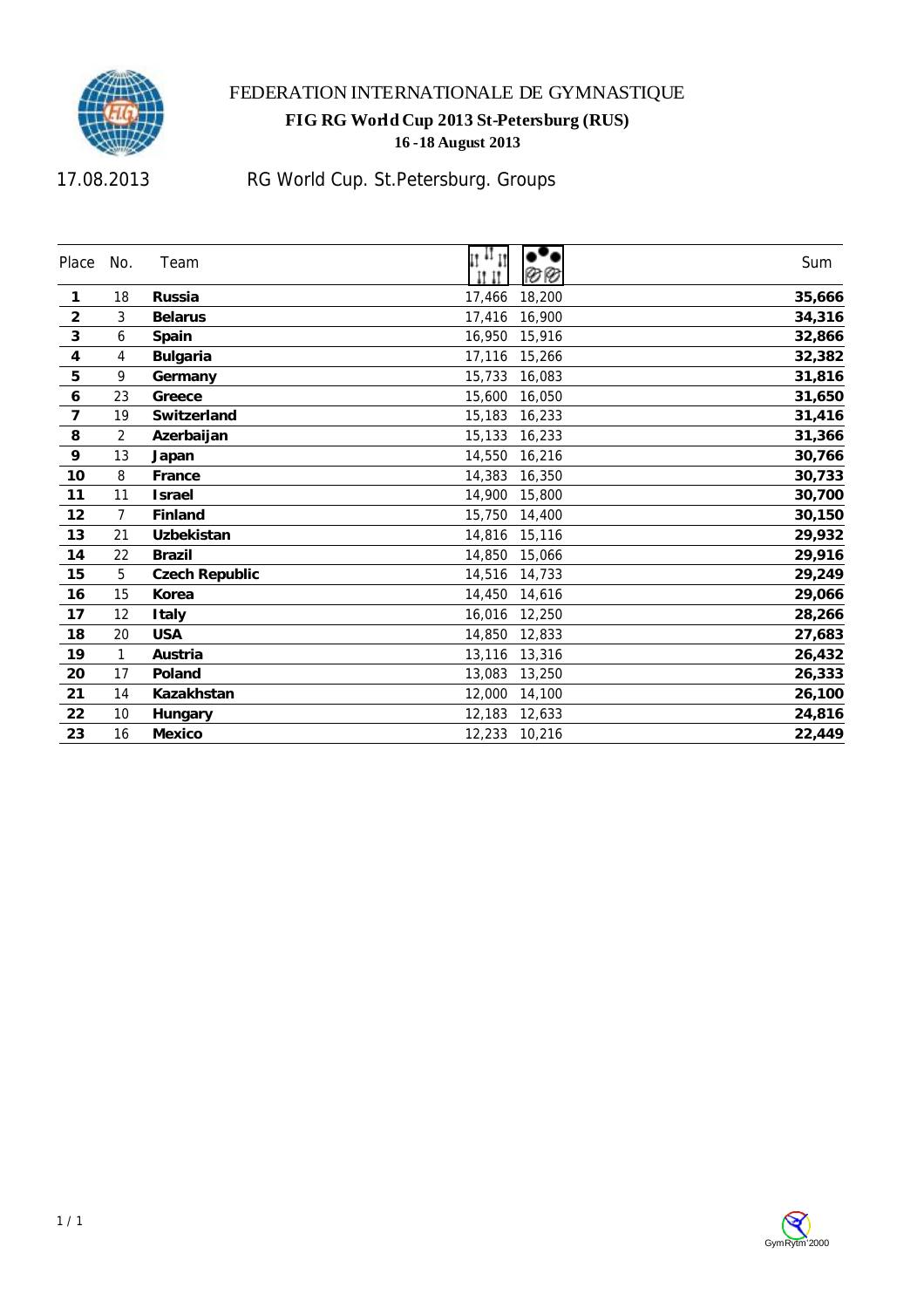

18.08.2013

## RG World Cup. St.Petersburg. Final 10clubs

| Place          | No. | Team            | II **  | Sum    |
|----------------|-----|-----------------|--------|--------|
|                |     | Russia          | 18,333 | 18,333 |
| $\overline{2}$ | 2   | <b>Belarus</b>  | 17,583 | 17,583 |
| 3              | 5   | <b>Italy</b>    | 17,383 | 17,383 |
| 4              | 3   | <b>Bulgaria</b> | 17,266 | 17,266 |
| 5              | 4   | Spain           | 17,216 | 17,216 |
| 6              |     | Germany         | 16,683 | 16,683 |
|                | 8   | Greece          | 16,600 | 16,600 |
| 8              | 6   | Finland         | 16,200 | 16,200 |